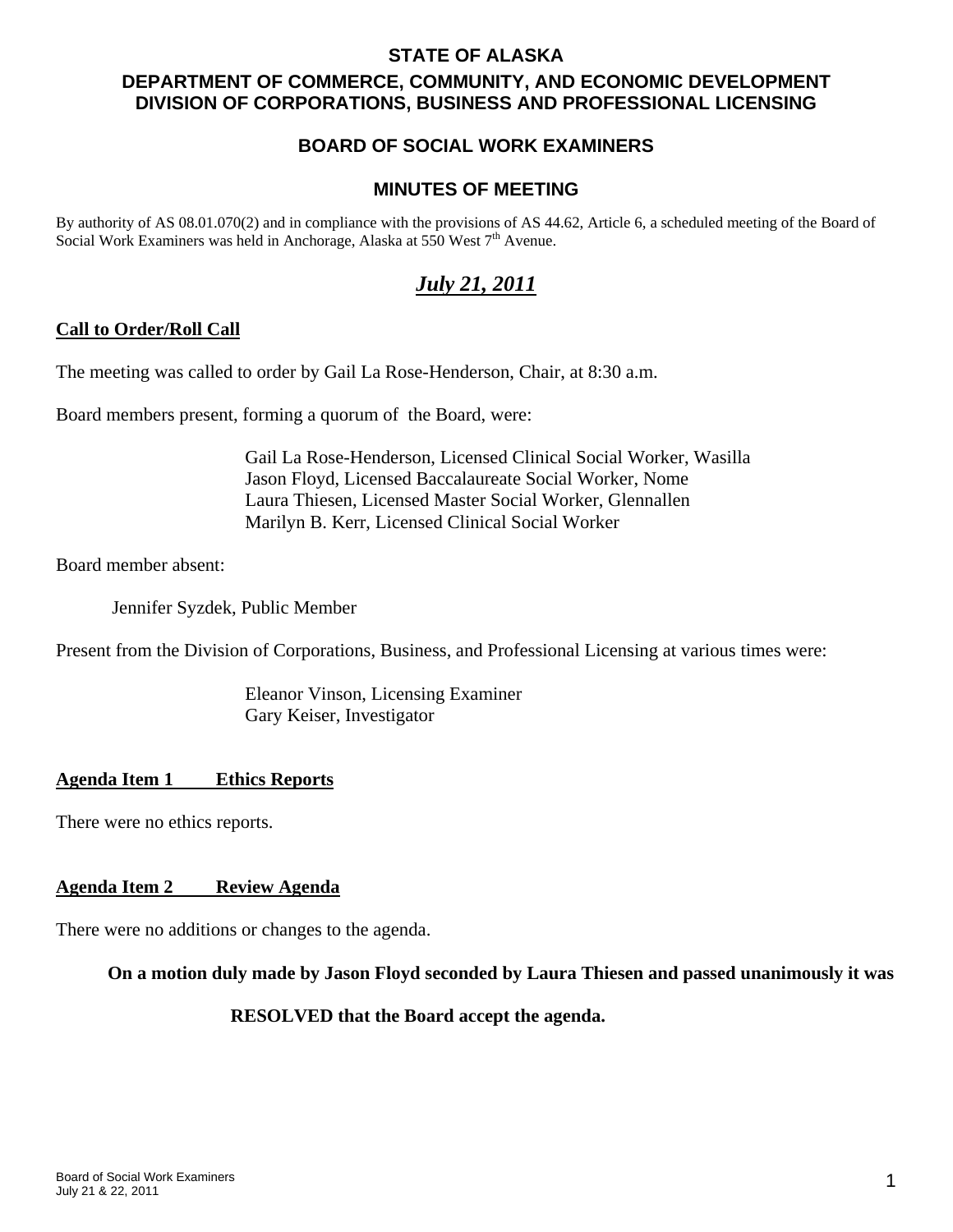## **Agenda Item 3 Review Meeting Minutes**

The Board reviewed the minutes from the April 29, 2011, meeting.

## **On a motion duly made by Jason Floyd seconded by Laura Thiesen and passed unanimously it was**

## **RESOLVED that the Board accept the February 11, 2011 meeting minutes.**

### **Agenda Item 4 Investigator Report**

Investigator Gary Kaiser joined the meeting and gave his investigation report. One complaint for unethical conduct is on-going and four complaints/investigations have been closed since last meeting. All three cases involving consent agreement, probation, or supervision are on schedule and doing well.

## **On a motion by Laura Thiesen, seconded by Marilyn Kerr, and approved unanimously it was**

## **RESOLVED to go into executive session with staff in accordance with AS 44.62.310(c)(2) and (3) for the purpose of discussing an investigation.**

Into Executive Session: 1:55 pm Out of Executive Session: 2:09 pm

## **Agenda Item 5 Applications/Reinstatements/Audits**

The Board reviewed 43 applications 36 continuing education audits during this meeting.

### **On a motion by Laura Thiesen, seconded by Jason Floyd, and approved unanimously it was**

 **RESOLVED to approve the following Social Work applications with the stipulation that the information in the applicants' files will take precedence over the information in the minutes:** 

## *CLINICAL SOCIAL WORKER BY EXAMINATION*

BURGESS, LEE BURTON, CYNTHIA HAWKINSON, THERESA HUESTIS, AMBER KENNEDY, CATHERINE LUBY, ANNA MCGAUTHIAR, CHRISTINA MCMURREN, CHRISTINE

## *CLINICAL SOCIAL WORKER BY CREDENTIALS*

KAHTZ, SANDRA PAGE, BOBETTE RENNOLDS, SUSAN WEEKS, ELIZABETH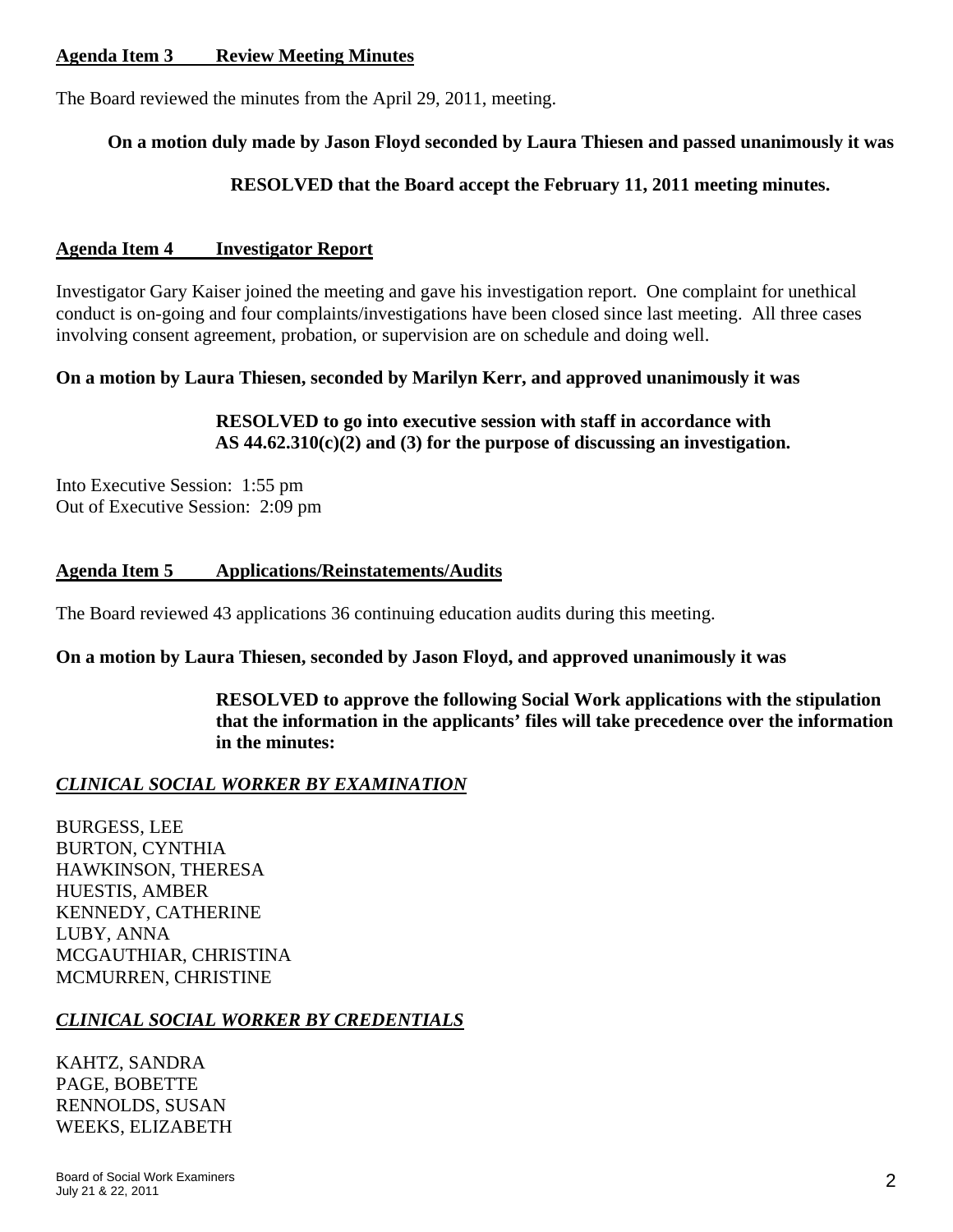# *MASTER SOCIAL WORKER BY EXAMINATION*

BLACKMUR, SARA GIBNEY, SHANA HUFFMAN, PAMELA JENSEN, ARIKA LEFF, KIM SATCHELL, SAMANTHA

# *MASTER SOCIAL WORKER BY CREDENTIALS*

GEORGE, MELISSA HAMPTON, CYNTHIA

## *REINSTATEMENT*

HALVERSON, KATHLEEN KEARON, PATRICIA PARKIN, CYNTHIA

## *EXTENSION OF EXAM TIME*

BROWN, RACHEL HUPP, WILLIAM

# **CONTINUING EDUCATION COURSES**

## LORMAN BUSINESS CENTER

- 1. Making Friends: Social Understanding for Students w/Autism & Asperger's
- 2. Making Revisions to Closed medical Records

# LYNN CANAL COUNSELING SERVICES

1. Practice Based Evidence: Improving Effectiveness thru Client Directed, Outcome informed counseling

# CO-OCCURRING DISORDERS INSTITUTE – CODI

- 1. ASAM
- 2. Assessment for Professionals
- 3. Assessment for Paraprofessionals
- 4. Cognitive Behavioral Therapy
- 5. Couples Counseling
- 6. Documentation
- 7. Family Psychoeducation
- 8. Global Assessment of Functioning
- 9. Integrated Treatment
- 10. Medication Management
- 11. Motivational Enhancement Therapy
- 12. Personality Disorders & Addiction
- 13. Risk Assessment
- 14. Trauma Focused CBT
- 15. 12 Step Facilitation
- 16. Working With Resistant Clients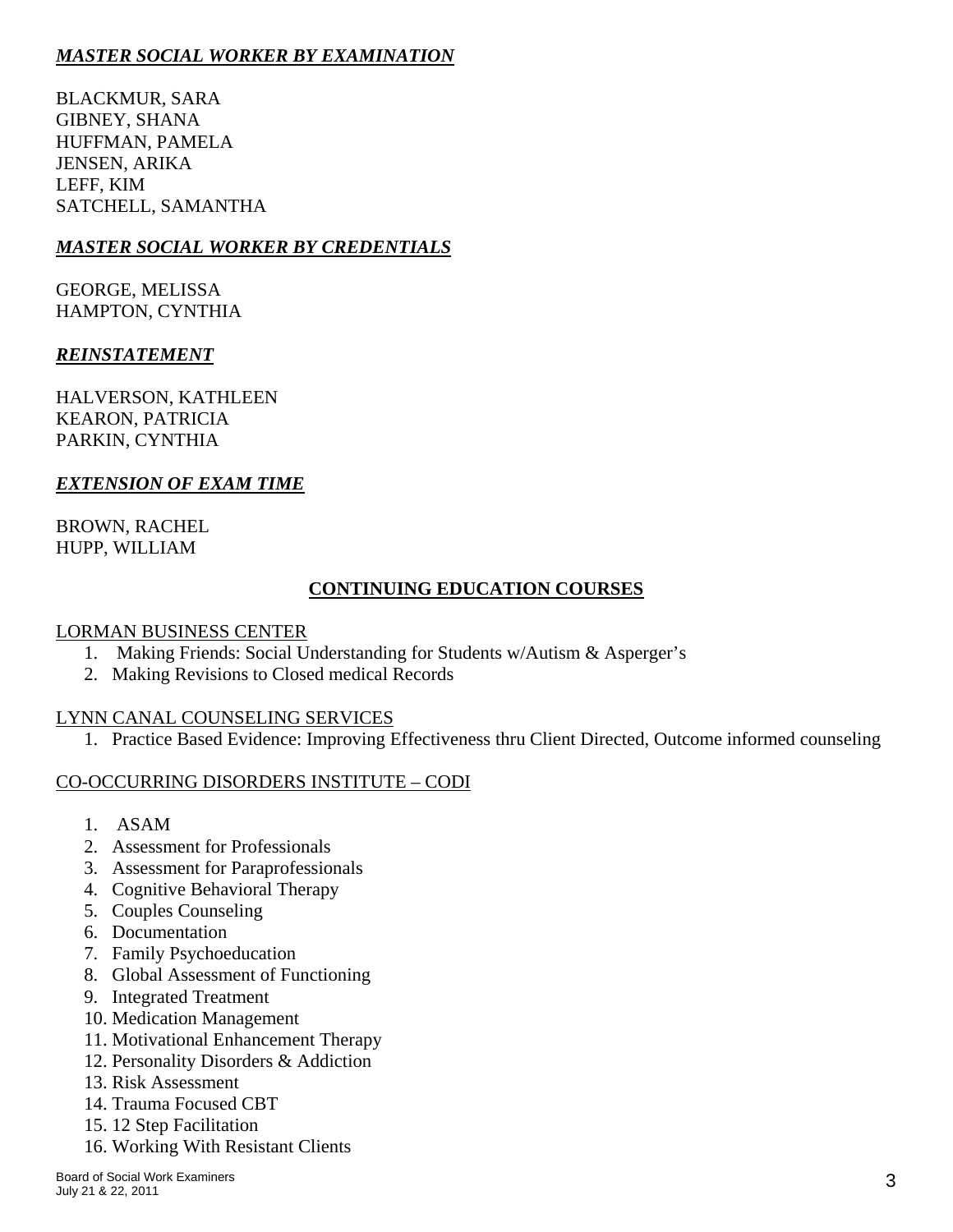**On a motion by Laura Thiesen, seconded by Marilyn Kerr, and approved unanimously it was** 

# **RESOLVED to approve the following Social Work continuing education audits with the stipulation that the information in the applicants' files will take precedence over the information in the minutes:**

Anderson, Jami Arvison, Kathryn Behr, Claudia Campbell, Michael Carey, Kathleen Champagne, Lauren Charest, Nyia Charlton, Alice Chase, Yvonne Eider, Terry Favano-Harding, Linda Fong, Rose Gaffney, December Hischer, John Holthaus, Aileen Hunter, Tamara Iverson, Becky Lawrence, Kimberley Lewis, Randy Magen, Randy McInally, Kathleen Modde, David Natanek, Malinda Olson, Sherry Rygh, Margie Schmoker, Mikea Truesdell, Pat Weglarz, Gary Yanez, Jennifer Yaros, Ann

# **Agenda Item 6 Public Comment**

There was no public comment.

The Board adjourned at 4:50 pm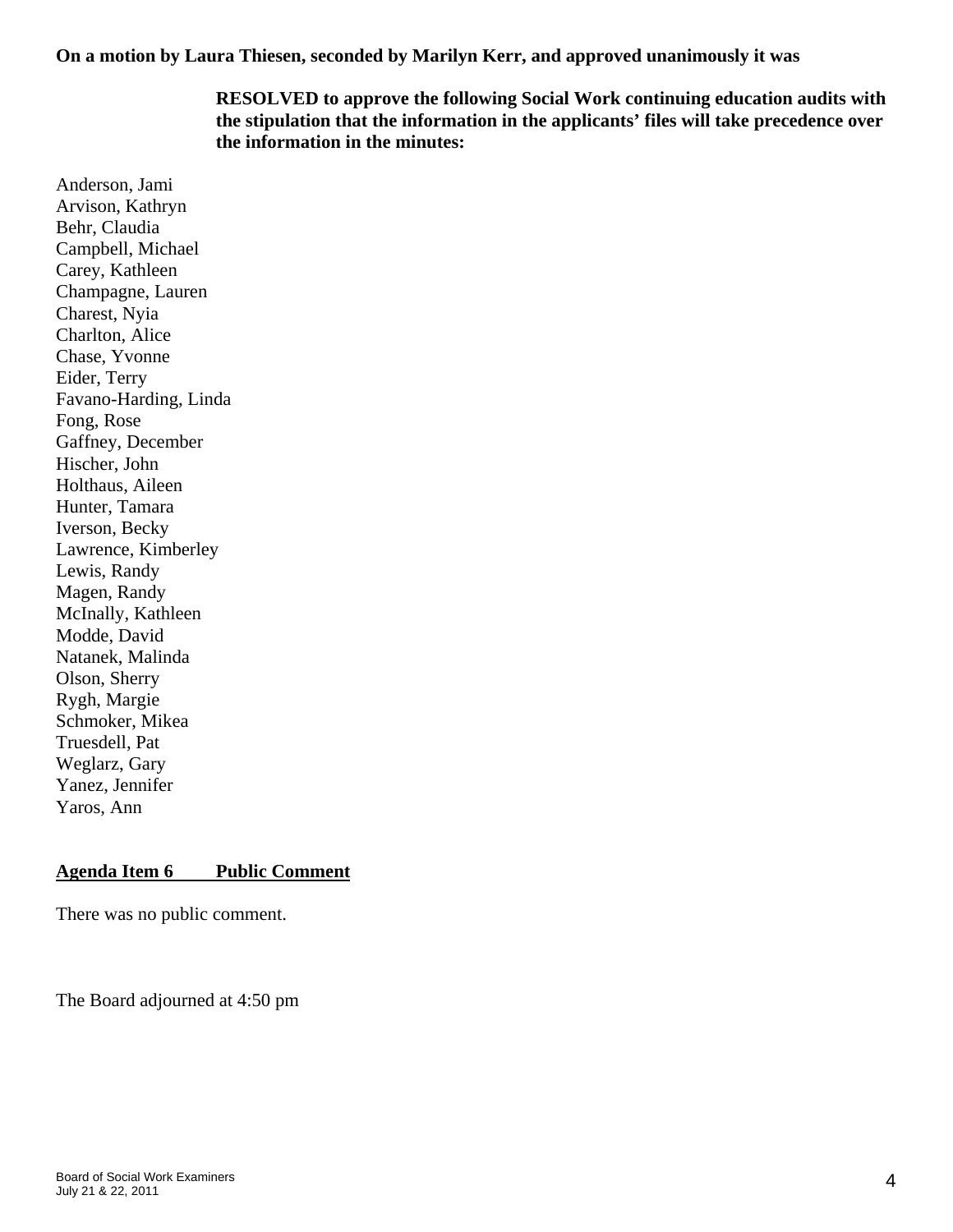# *July 22, 2011*

# **Call to Order/Roll Call**

The meeting was called to order by Gail La Rose-Henderson, Chair, at 8:30 a.m.

Board members present, forming a quorum of the Board, were:

 Gail La Rose-Henderson, Licensed Clinical Social Worker, Wasilla Jason Floyd, Licensed Baccalaureate Social Worker, Nome Laura Thiesen, Licensed Master Social Worker, Glennallen Marilyn B. Kerr, Licensed Clinical Social Worker

Board member absent:

Jennifer Syzdek, Public Member

Present from the Division of Corporations, Business, and Professional Licensing at various times were:

 Eleanor Vinson, Licensing Examiner Gary Keiser, Investigator

## **Agenda Item 7 New Business**

### A. Military Temporary License

This was an "FYI" regarding a new law that has taken effect state-wide regarding all professional licensing. It deals with streamlining licensing for military personnel and their spouses.

### B. Professional Reference Form

The Board has noted that there seems to be a problem with question number seven on the professional reference form being answered. They wish to change the format of the question, making it more difficult to miss.

## **Agenda Item 8 Regulations**

## A. 12 AAC 18.120, 12 AAC 18.930, 12 AAC 18.990

This concerned a regulation changes to place a 10 year limit on "student" employment that was previously discussed, reviewed by the Department of Law, and now has been public noticed.

## **On a motion by Jason Floyd, seconded by Laura Theisen, and approved unanimously it was**

## **RESOLVED to adopt the changes dealing with sections 12 AAC 18.120, 12 AAC 18. 930, and 12 AAC 18.990, as public noticed.**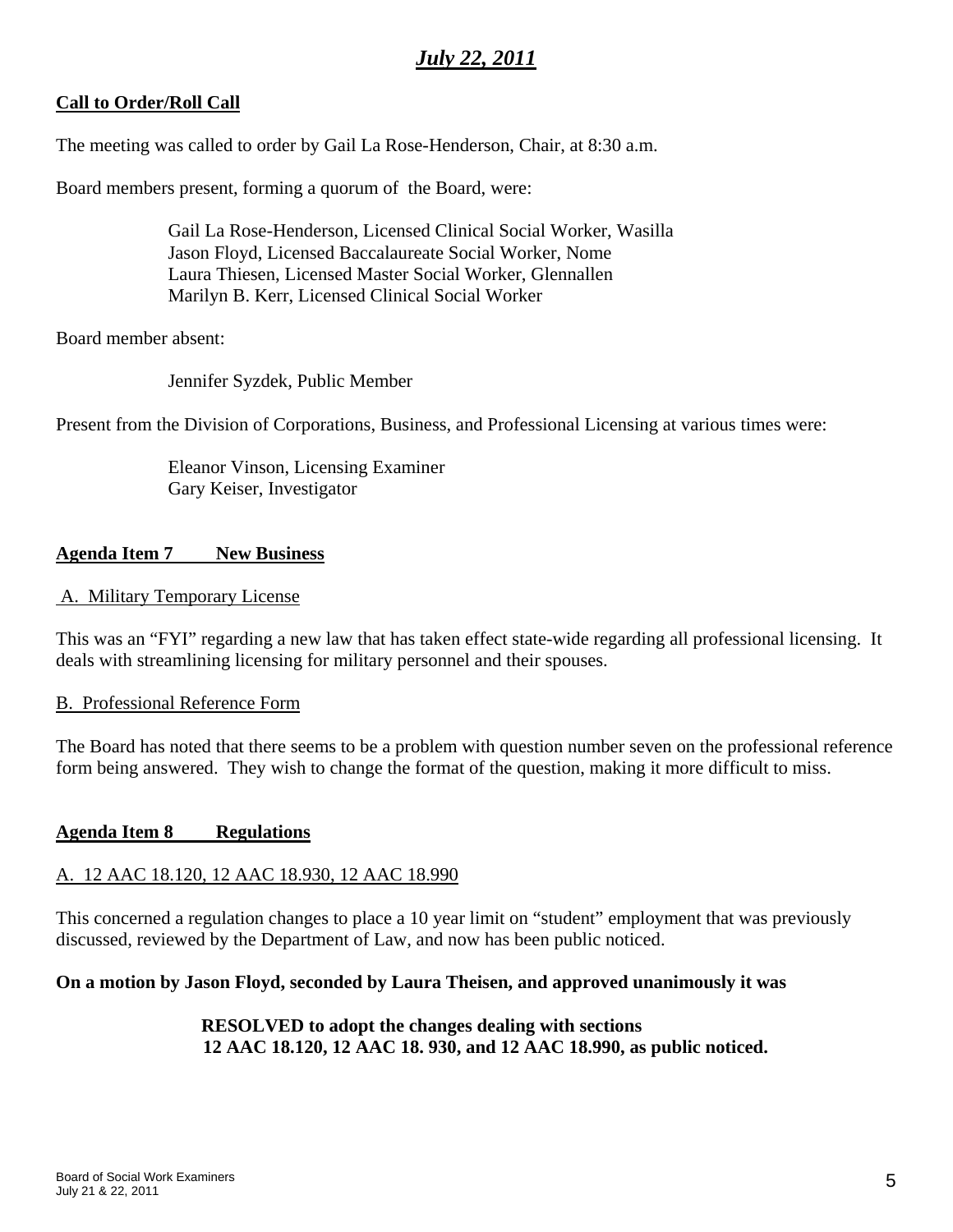# **Agenda Item 9 Old Business**

### A. Code of Ethics

The Board had discussed that the NASW's code of ethics is broad and ambiguous and they may write their own. Discussion showed that some board members believe that the code of ethics is not a code of regulations and there is no historical context for needing to change it. The board members will find out more information at the national ASWB annual meeting. This will be re-visited at the next meeting.

### **Agenda Item 10 Budget Report**

There was no budget report. The Division is hiring a new Administrative Officer.

## **Agenda Item 11 Correspondence**

### A. Frysz/Military reporting

This question was in regard to mandated reporting of suspected child abuse. The policy for a civilian working for the federal government, per government regulations, is to report any suspected abuse to a designated government agency. It does not say they must report to OCS directly for suspected maltreatment of children. All military members also have to report to this designated agency. It does not say OCS, either.

The Board was asked if military members that are state licensed social workers have to report any suspected child abuse directly to the OCS, or does the federal policy trump the state policy in that the military members only have to report to the designated government agency.

It was further asked if military members who are licensed in various other states and are stationed in Alaska have to report directly to OCS also? (Note: Military members are not required to become licensed in Alaska if working only on military bases.)

This is in reference to the following:

**Sec. 08.95.900. Confidentiality of communication.** (a) A licensed social worker, and the social worker's employees or other persons who have access to the social worker's records, may not reveal to another person a communication made to the licensee by a client about a matter concerning which the client has employed the licensee in a professional capacity. This section does not apply to…..

(b) Notwithstanding (a) of this section, a licensed social worker shall report incidents of child abuse or neglect as required by AS 47.17.020 and incidents of harm to vulnerable adults as required by AS 47.24.010.

### **Sec. 47.17.020. Persons required to report**.

(a) The following persons who, in the performance of their occupational duties, or with respect to (8) of this subsection, in the performance of their appointed duties, have reasonable cause to suspect that a child has suffered harm as a result of child abuse or neglect shall immediately report the harm to the nearest office of the department:

(1) practitioners of the healing arts;……….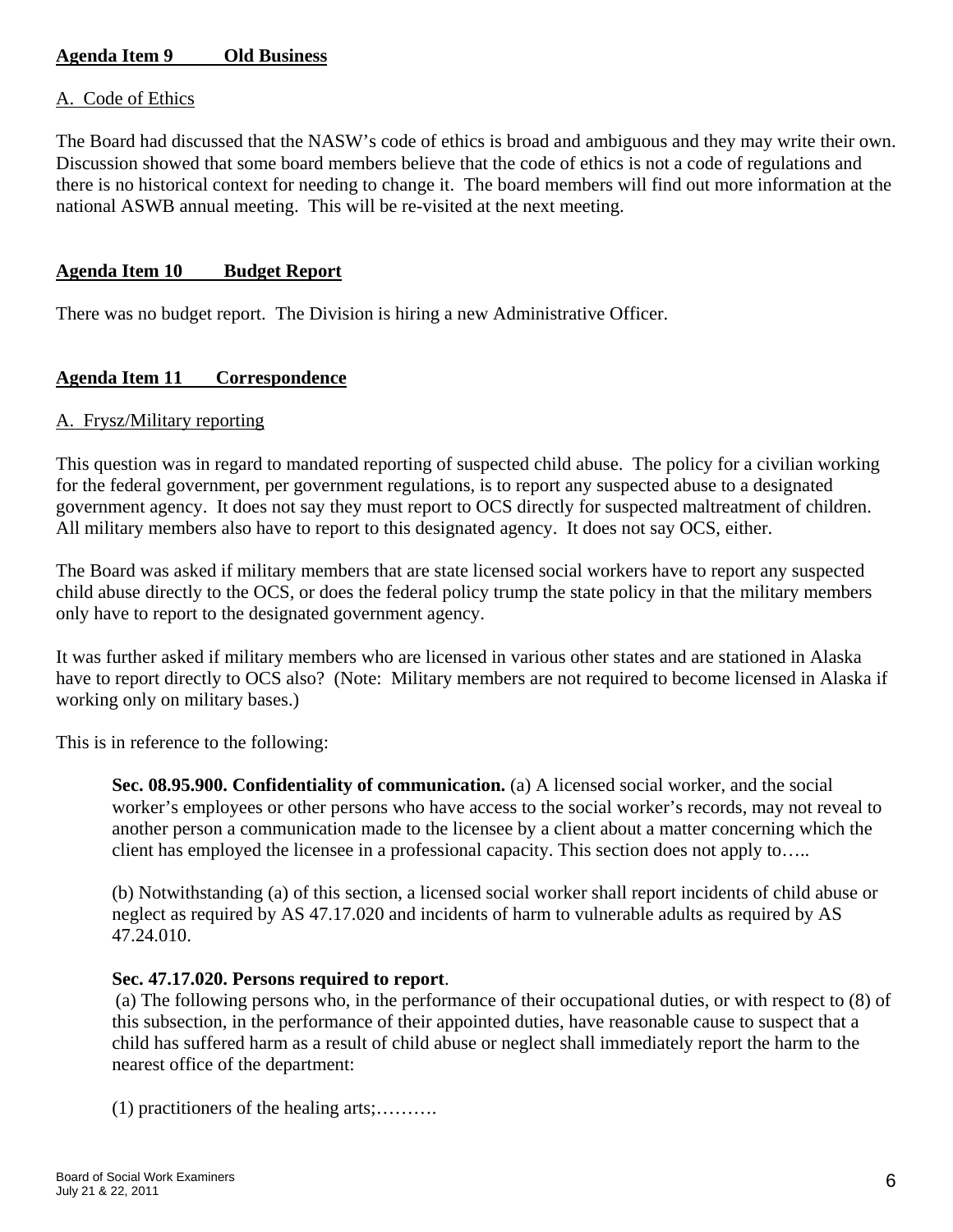(g) A person required to report child abuse or neglect under (a) of this section who makes the report to the person's job supervisor or to another individual working for the entity that employs the person is not relieved of the obligation to make the report to the department as required under (a) of this section.

The Board's opinion is that the Federal authority would trump the State of Alaska authority while they are working on a military base, but are unclear if this would apply if the military member, licensed in Alaska, working off base, would have to report to OCS.

The Board is requesting a legal opinion from the state as to whether the Federal authority would trump the State authority.

## B. Maling/concerns regarding BSWs

Ms. Maling had questions regarding comments made regarding concerns about BSWs that was made at a previous meeting. Board Member Jason Floyd will contact her. This is a follow-up for interpretation.

## C. Hetzel/supervision question

Ms. Hetzel asked if she took a job with limited patient contact, would she be eligible to get her LCSW. The case load will not be her major job function.

The Board stated that it would be up to her supervisor for licensure hours to sign off the appropriate hours acknowledging that she was doing clinical training.

### D. ASWB/licensure w/doctorate only

This was an "FYI" from the Association of Social Work Boards regarding the question of licensing PhDs who do not have master social worker degrees. Some states do license these doctorate level applicants. ASWB does not endorse them, so Alaska would not accept them. The Board members will discuss it at the national meeting.

## E. FYI – Morse/complaint re: form

Mr. Morse complained regarding a list for social workers application references. The Board does not feel it necessitates a regulations change to add "licensed clinical social worker" to the list of who can be a professional reference. They would be covered under "master's or doctorate degree social worker".